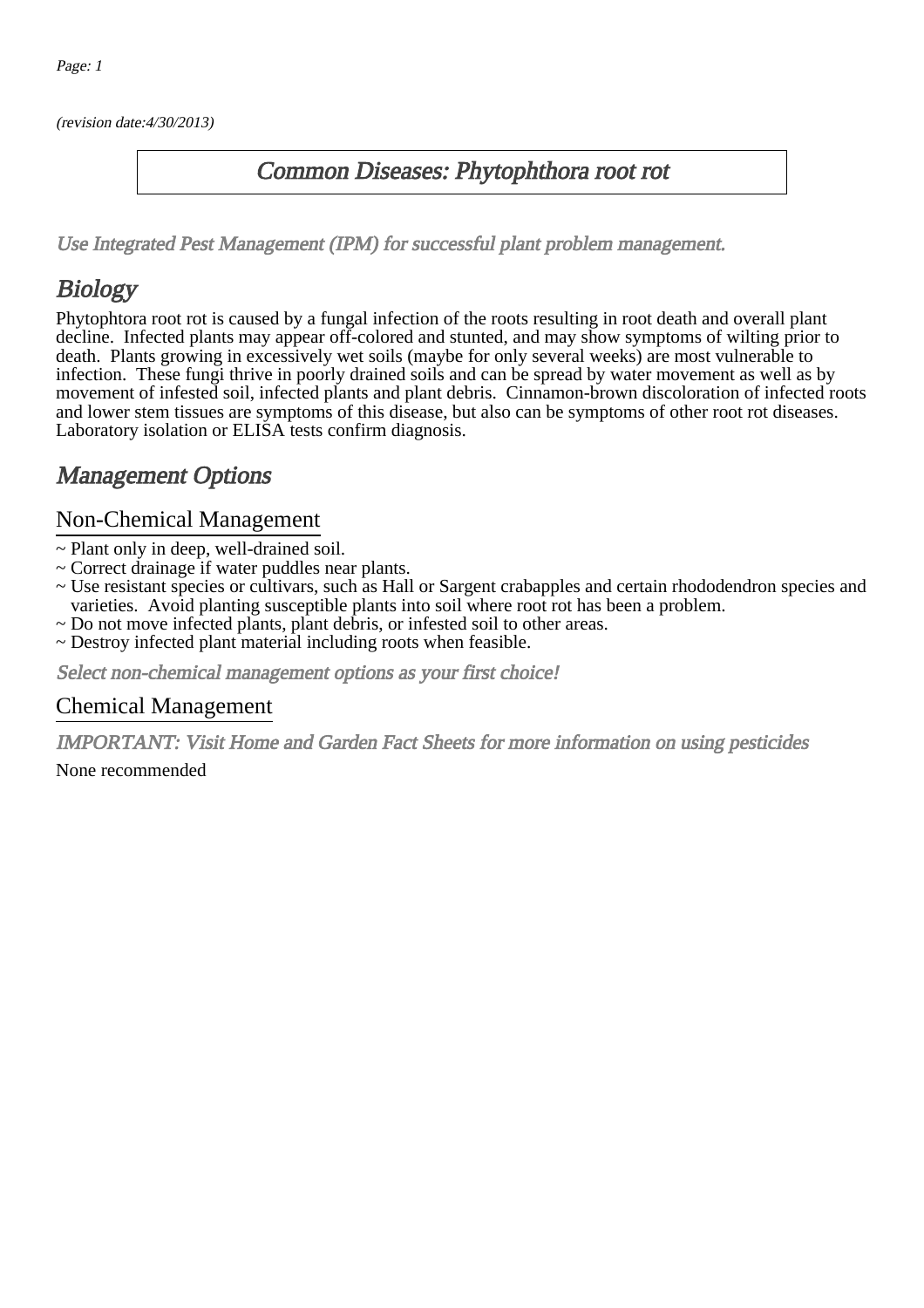# Common Diseases: Phytophthora root rot

## Images



~ Caption: Phytophthora collar rot on madrone ~ Photo by: R.S. Byther

~ Caption: Phytophthora root rot infecting trunk ~ Photo by: R.S. Byther

Caption: Dieback on creeping hemlock due to Phytophthora root rot ~